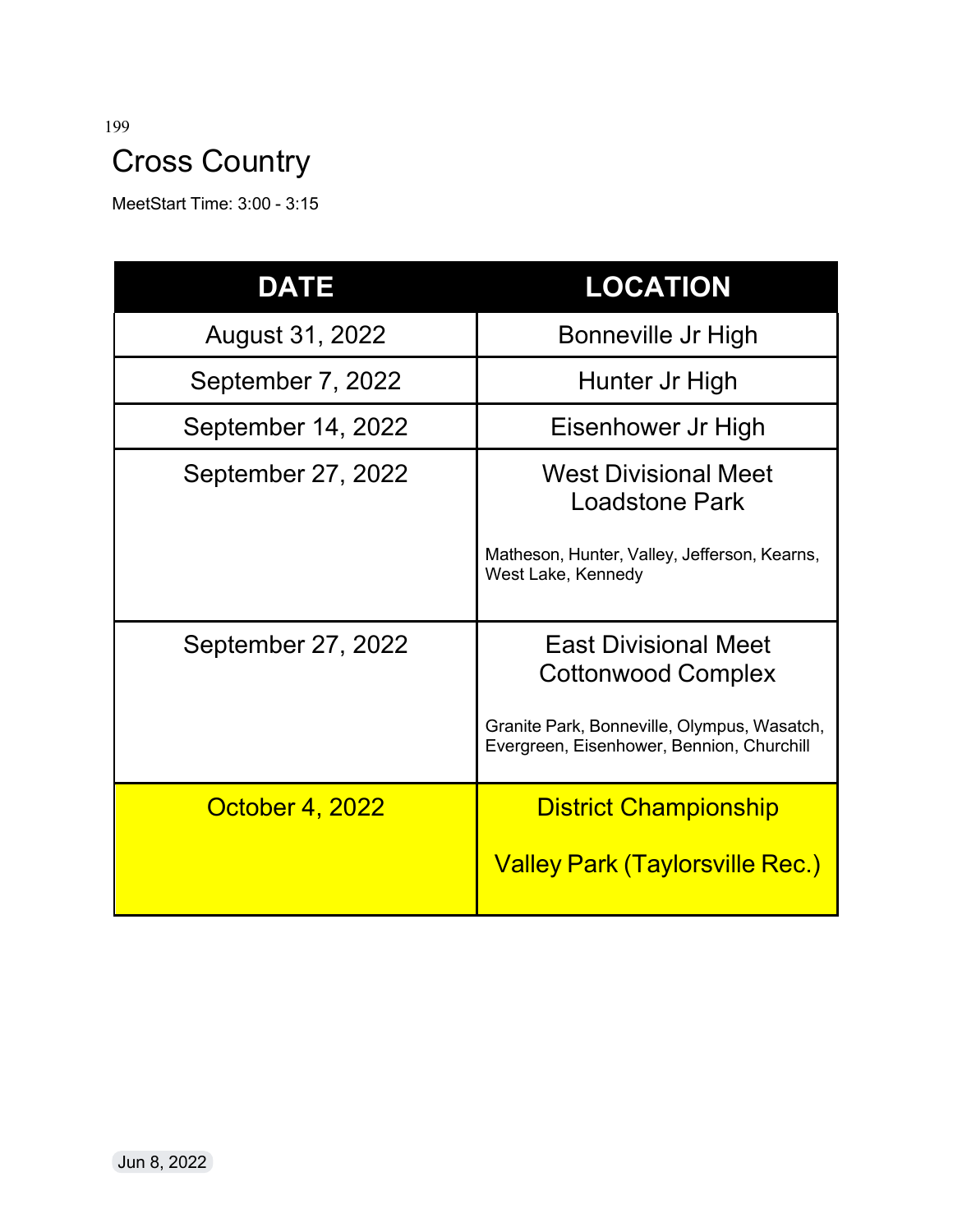### **Soccer**

Intramural Start Date: August 29, 2022 Team Selection Date: September 14, 2022 Game Start Time: 3:00 pm no later than 3:15 pm

| <b>GAME</b><br>#                                                                                                                           | <b>DIVISION I</b><br><b>BOYS</b>                                                                | <b>DIVISION I</b><br><b>GIRLS</b>                                                                                                                                               | <b>DIVISION II</b><br><b>BOYS</b>                                                   | <b>DIVISION II GIRLS</b>                                                            |
|--------------------------------------------------------------------------------------------------------------------------------------------|-------------------------------------------------------------------------------------------------|---------------------------------------------------------------------------------------------------------------------------------------------------------------------------------|-------------------------------------------------------------------------------------|-------------------------------------------------------------------------------------|
| $\mathbf{1}$<br>9/28                                                                                                                       | Granite Park @ Bonneville<br>Olympus @ Churchill<br>Wasatch @ Evergreen<br>Eisenhower @ Bennion | Bonneville @ Granite Park<br>Churchill @ Olympus<br>Evergreen @ Wasatch<br>Bennion @ Eisenhower                                                                                 | Hunter @ Matheson<br>Valley @ Jefferson<br>Kearns @ West Lake<br>Kennedy Bye        | Matheson @ Hunter<br>Jefferson @ Valley<br>West Lake @ Kearns<br>Kennedy Bye        |
| $\overline{2}$<br>10/3                                                                                                                     | Churchill @ Bonneville<br>Evergreen @ Granite Park<br>Olympus @ Eisenhower<br>Bennion @ Wasatch | Jefferson @ Kennedy<br>Bonneville @ Churchill<br>Granite Park @ Evergreen<br>Kearns @ Matheson<br>Eisenhower @ Olympus<br>West Lake @ Valley<br>Wasatch @ Bennion<br>Hunter Bye |                                                                                     | Kennedy @ Jefferson<br>Matheson @ Kearns<br>Valley @ West Lake<br><b>Hunter Bye</b> |
| 3<br>10/5                                                                                                                                  | Bonneville @ Evergreen<br>Churchill @ Eisenhower<br>Olympus @ Wasatch<br>Granite Park @ Bennion | Evergreen @ Bonneville<br>Eisenhower @ Churchill<br>Wasatch @ Olympus<br>Bennion @ Granite Park                                                                                 | Kearns @ Hunter<br>Kennedy @ West Lake<br>Valley @ Matheson<br>Jefferson Bye        | Hunter @ Kearns<br>West Lake @ Kennedy<br>Matheson @ Valley<br>Jefferson Bye        |
| $\overline{4}$<br>10/10                                                                                                                    | Bonneville @ Eisenhower<br>Wasatch @ Churchill<br>Granite Park @ Olympus<br>Bennion @ Evergreen | Eisenhower @ Bonneville<br>Churchill @ Wasatch<br>Olympus @ Granite Park<br>Evergreen @ Bennion                                                                                 | West Lake @ Jefferson<br>Hunter @ Valley<br>Matheson @ Kennedy<br>Kearns Bye        | Jefferson @ West Lake<br>Valley @ Hunter<br>Kennedy @ Matheson<br><b>Kearns Bye</b> |
| 5<br>10/12                                                                                                                                 | Eisenhower @ Wasatch<br>Evergreen @ Olympus<br>Churchill @ Granite Park<br>Bonneville @ Bennion | Wasatch @ Eisenhower<br>Olympus @ Evergreen<br>Granite Park @ Churchill<br>Bennion @ Bonneville                                                                                 | Valley @ Kearns<br>Jefferson @ Matheson<br>Hunter @ Kennedy<br>West Lake Bye        | Kearns @ Valley<br>Matheson @ Jefferson<br>Kennedy @ Hunter<br>West Lake Bye        |
| $6\phantom{1}$<br>10/19                                                                                                                    | Wasatch @ Bonneville<br>Eisenhower @ Granite Park<br>Evergreen @ Churchill<br>Bennion @ Olympus | Bonneville @ Wasatch<br>Granite Park @ Eisenhower<br>Churchill @ Evergreen<br>Olympus @ Bennion                                                                                 | West Lake @ Matheson<br>Kennedy @ Kearns<br>Hunter @ Jefferson<br><b>Valley Bye</b> | Matheson @ West Lake<br>Kearns @ Kennedy<br>Jefferson @ Hunter<br><b>Valley Bye</b> |
| $\overline{7}$<br>10/24                                                                                                                    | Bonneville @ Olympus<br>Granite Park @ Wasatch<br>Eisenhower @ Evergreen<br>Churchill @ Bennion | Olympus @ Bonneville<br>Wasatch @ Granite Park<br>Evergreen @ Eisenhower<br>Bennion @ Churchill                                                                                 | Kennedy @ Valley<br>Hunter @ West Lake<br>Jefferson @ Kearns<br>Matheson Bye        | Valley @ Kennedy<br>West Lake @ Hunter<br>Kearns @ Jefferson<br>Matheson Bye        |
| <b>District Championship Game</b><br><b>October 26, 2022</b><br><b>Division I Girls will travel</b><br><b>Division II Boys will Travel</b> |                                                                                                 |                                                                                                                                                                                 |                                                                                     |                                                                                     |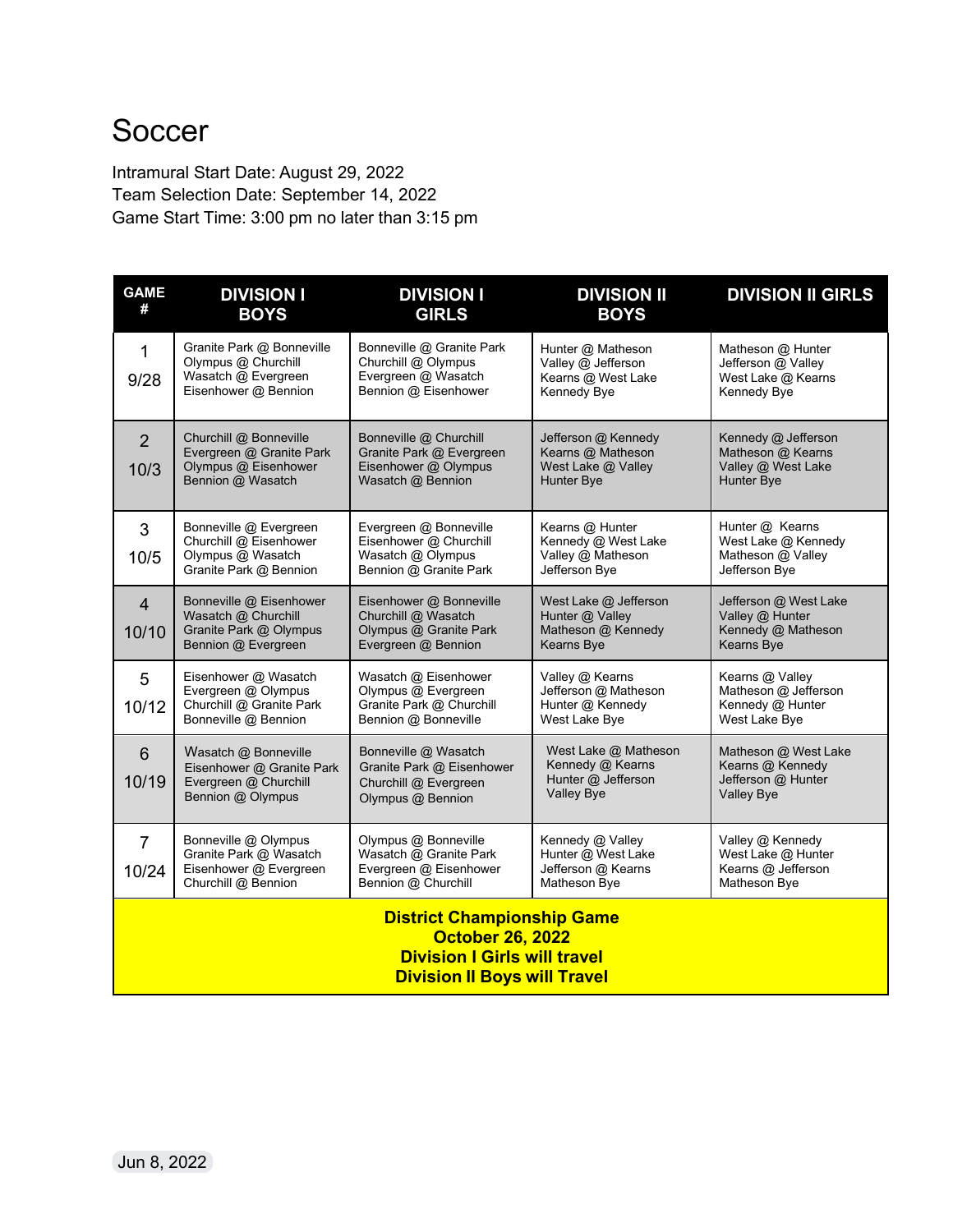## Basketball

Start Date: October 31, 2022 Team Selection: November 15, 2022 Game Start Time: 3:00 pm no later than 3:15 pm

| <b>GAME#</b>                                                                                                                                | <b>DIVISION I</b><br><b>BOYS</b>                                                                | <b>DIVISION I</b><br><b>GIRLS</b>                                                                                                                                                      | <b>DIVISION II</b><br><b>BOYS</b>                                                          | <b>DIVISION II</b><br><b>GIRLS</b>                                                         |
|---------------------------------------------------------------------------------------------------------------------------------------------|-------------------------------------------------------------------------------------------------|----------------------------------------------------------------------------------------------------------------------------------------------------------------------------------------|--------------------------------------------------------------------------------------------|--------------------------------------------------------------------------------------------|
| $\mathbf{1}$<br>11/21                                                                                                                       | Evergreen @ Wasatch<br>Churchill @ Olympus<br>Bonneville @ Granite Park<br>Bennion @ Eisenhower | Wasatch @ Evergreen<br>Olympus @ Churchill<br>Granite Park @ Bonneville<br>Eisenhower @ Bennion                                                                                        | Matheson @ Hunter<br>Valley @ Jefferson<br>West Lake @ Kearns Game 2<br>Kennedy Bye        | Hunter @ Matheson<br>Jefferson @ Valley<br>West Lake @ Kearns Game 1<br>Kennedy Bye        |
| $\overline{2}$<br>11/28                                                                                                                     | Wasatch @ Olympus<br>Granite Park @ Evergreen<br>Eisenhower @ Churchill<br>Bennion @ Bonneville | Olympus @ Wasatch<br>Evergreen @ Granite Park<br>Churchill @ Eisenhower<br>Bonneville @ Bennion                                                                                        | Jefferson @ Kennedy<br>Kearns @ Matheson<br>West Lake @ Valley Game 1<br>Hunter Bye        | Kennedy @ Jefferson<br>Matheson @ Kearns<br>West Lake @ Valley Game 2<br>Hunter Bye        |
| 3<br>11/30                                                                                                                                  | Wasatch @ Granite Park<br>Eisenhower @ Olympus<br>Bonneville @ Churchill<br>Evergreen @ Bennion | Granite Park @ Wasatch<br>Olympus @ Eisenhower<br>Churchill @ Bonneville<br>Bennion @ Evergreen                                                                                        | Kearns @ Hunter<br>West Lake @ Kennedy Game 2<br>Valley @ Matheson<br>Jefferson Bye        | Hunter @ Kearns<br>West Lake @ Kennedy Game 1<br>Matheson @ Valley<br>Jefferson Bye        |
| $\overline{4}$<br>12/5                                                                                                                      | Wasatch @ Eisenhower<br>Olympus @ Bonneville<br>Churchill @ Evergreen<br>Bennion @ Granite Park | Eisenhower @ Wasatch<br>West Lake @ Jefferson Game 1<br>Hunter @ Valley<br>Bonneville @ Olympus<br>Evergreen @ Churchill<br>Matheson @ Kennedy<br>Granite Park @ Bennion<br>Kearns Bye |                                                                                            | West Lake @ Jefferson Game 2<br>Valley @ Hunter<br>Kennedy @ Matheson<br>Kearns Bye        |
| 5<br>12/7                                                                                                                                   | Bonneville @ Wasatch<br>Evergreen @ Eisenhower<br>Olympus @ Granite Park<br>Bennion @ Churchill | Wasatch @ Bonneville<br>Eisenhower @ Evergreen<br>Granite Park @ Olympus<br>Churchill @ Bennion                                                                                        | Valley @ Kearns<br>Jefferson @ Matheson<br>Hunter @ Kennedy<br>West Lake Bye               | Kearns @ Valley<br>Matheson @ Jefferson<br>Kennedy @ Hunter<br>West Lake Bye               |
| $6\phantom{1}6$<br>12/12                                                                                                                    | Eisenhower @ Bonneville<br>Granite Park @ Churchill<br>Olympus @ Evergreen<br>Wasatch @ Bennion | Bonneville @ Eisenhower<br>Churchill @ Granite Park<br>Evergreen @ Olympus<br>Bennion @ Wasatch                                                                                        | West Lake @ Matheson Game 2<br>Kennedy @ Kearns<br>Hunter @ Jefferson<br><b>Valley Bye</b> | West Lake @ Matheson Game 1<br>Kearns @ Kennedy<br>Jefferson @ Hunter<br><b>Valley Bye</b> |
| $\overline{7}$<br>12/14                                                                                                                     | Evergreen @ Bonneville<br>Granite Park @ Eisenhower<br>Churchill @ Wasatch<br>Olympus @ Bennion | Bonneville @ Evergreen<br>Eisenhower @ Granite Park<br>Wasatch @ Churchill<br>Bennion @ Olympus                                                                                        | Kennedy @ Valley<br>West Lake @ Hunter Game 1<br>Kearns @ Jefferson<br>Matheson Bye        | Valley @ Kennedy<br>West Lake @ Hunter Game 2<br>Jefferson @ Kearns<br>Matheson Bye        |
| <b>District Championship Game</b><br><b>December 19, 2022</b><br><b>Division I Boys will travel</b><br><b>Division II Girls will travel</b> |                                                                                                 |                                                                                                                                                                                        |                                                                                            |                                                                                            |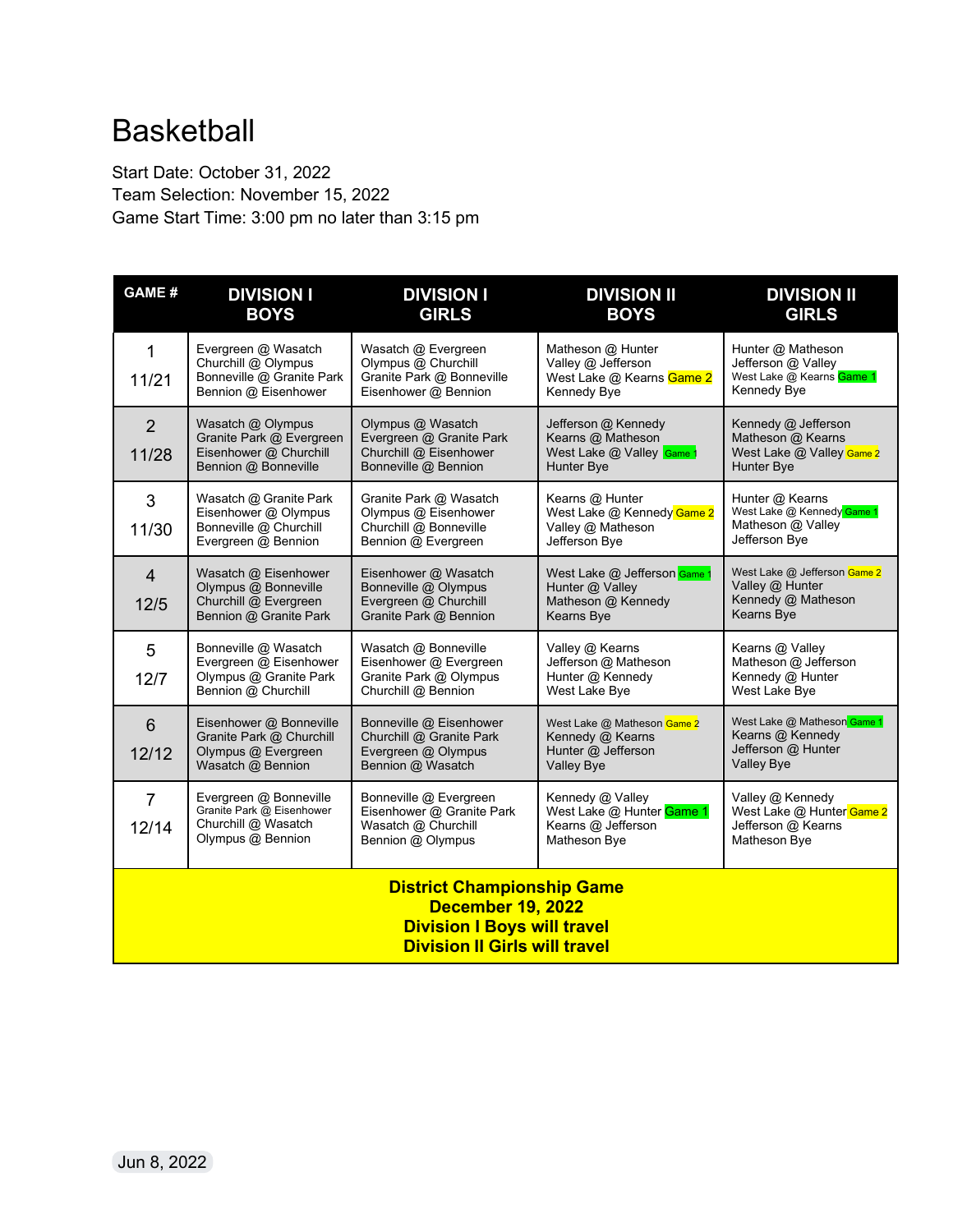## Volleyball

Start Date: January 9, 2023 Team selection: January 25, 2023 Game Start Time: 3:00 pm no later than 3:15 pm

| <b>GAME</b><br>#                                                                                                                        | <b>DIVISION I</b><br><b>BOYS</b>                                                                | <b>DIVISION I</b><br><b>GIRLS</b>                                                                                                                                                      | <b>DIVISION II</b><br><b>BOYS</b>                                                          | <b>DIVISION II</b><br><b>GIRLS</b>                                                  |
|-----------------------------------------------------------------------------------------------------------------------------------------|-------------------------------------------------------------------------------------------------|----------------------------------------------------------------------------------------------------------------------------------------------------------------------------------------|--------------------------------------------------------------------------------------------|-------------------------------------------------------------------------------------|
| $\mathbf{1}$<br>1/30                                                                                                                    | Wasatch @ Evergreen<br>Olympus @ Churchill<br>Granite Park @ Bonneville<br>Eisenhower @ Bennion | Evergreen @ Wasatch<br>Churchill @ Olympus<br>Bonneville @ Granite Park<br>Bennion @ Eisenhower                                                                                        | Hunter @ Matheson<br>Jefferson @ Valley<br>West Lake @ Kearns Game 1<br>Kennedy Bye        | Matheson @ Hunter<br>Valley @ Jefferson<br>West Lake @ Kearns Game 2<br>Kennedy Bye |
| $\overline{2}$<br>2/1                                                                                                                   | Olympus @ Wasatch<br>Evergreen @ Granite Park<br>Churchill @ Eisenhower<br>Bonneville @ Bennion | Wasatch @ Olympus<br>Kennedy @ Jefferson<br>Granite Park @ Evergreen<br>Matheson @ Kearns<br>Eisenhower @ Churchill<br>West Lake @ Valley Game 2<br>Bennion @ Bonneville<br>Hunter Bye |                                                                                            | Jefferson @ Kennedy<br>Kearns @ Matheson<br>West Lake @ Valley Game 1<br>Hunter Bye |
| 3<br>2/13                                                                                                                               | Granite Park @ Wasatch<br>Olympus @ Eisenhower<br>Churchill @ Bonneville<br>Bennion @ Evergreen | Wasatch @ Granite Park<br>Eisenhower @ Olympus<br>Bonneville @ Churchill<br>Evergreen @ Bennion                                                                                        | Hunter @ Kearns<br>West Lake @ Kennedy Game 1<br>Matheson @ Valley<br>Jefferson Bye        | Kearns @ Hunter<br>West Lake @ Kennedy Game 2<br>Valley @ Matheson<br>Jefferson Bye |
| $\overline{4}$<br>2/15                                                                                                                  | Eisenhower @ Wasatch<br>Bonneville @ Olympus<br>Evergreen @ Churchill<br>Granite Park @ Bennion | Wasatch @ Eisenhower<br>Olympus @ Bonneville<br>Churchill @ Evergreen<br>Bennion @ Granite Park                                                                                        | West Lake @ Jefferson Game 2<br>Valley @ Hunter<br>Kennedy @ Matheson<br>Kearns Bye        | West Lake @ Jefferson Game 1<br>Hunter @ Valley<br>Matheson @ Kennedy<br>Kearns Bye |
| 5<br>2/22                                                                                                                               | Wasatch @ Bonneville<br>Eisenhower @ Evergreen<br>Granite Park @ Olympus<br>Churchill @ Bennion | Bonneville @ Wasatch<br>Evergreen @ Eisenhower<br>Olympus @ Granite Park<br>Bennion @ Churchill                                                                                        | Kearns @ Valley<br>Matheson @ Jefferson<br>Kennedy @ Hunter<br>West Lake Bye               | Valley @ Kearns<br>Jefferson @ Matheson<br>Hunter @ Kennedy<br>West Lake Bye        |
| $\,6$<br>2/27                                                                                                                           | Bonneville @ Eisenhower<br>Churchill @ Granite Park<br>Evergreen @ Olympus<br>Bennion @ Wasatch | Eisenhower @ Bonneville<br>Granite Park @ Churchill<br>Olympus @ Evergreen<br>Wasatch @ Bennion                                                                                        | West Lake @ Matheson Game 1<br>Kearns @ Kennedy<br>Jefferson @ Hunter<br><b>Valley Bye</b> | West Lake @ Matheson Game 2<br>Kennedy @ Kearns<br>Hunter @ Jefferson<br>Valley Bye |
| $\overline{7}$<br>3/1                                                                                                                   | Bonneville @ Evergreen<br>Eisenhower @ Granite Park<br>Wasatch @ Churchill<br>Bennion @ Olympus | Evergreen @ Bonneville<br>Granite Park @ Eisenhower<br>Churchill @ Wasatch<br>Olympus @ Bennion                                                                                        | Valley @ Kennedy<br>West Lake @ Hunter Game 2<br>Jefferson @ Kearns<br>Matheson Bye        | Kennedy @ Valley<br>West Lake @ Hunter Game 1<br>Kearns @ Jefferson<br>Matheson Bye |
| <b>District Championship Game</b><br><b>March 6, 2023</b><br><b>Division I Girls will travel</b><br><b>Division II Boys will Travel</b> |                                                                                                 |                                                                                                                                                                                        |                                                                                            |                                                                                     |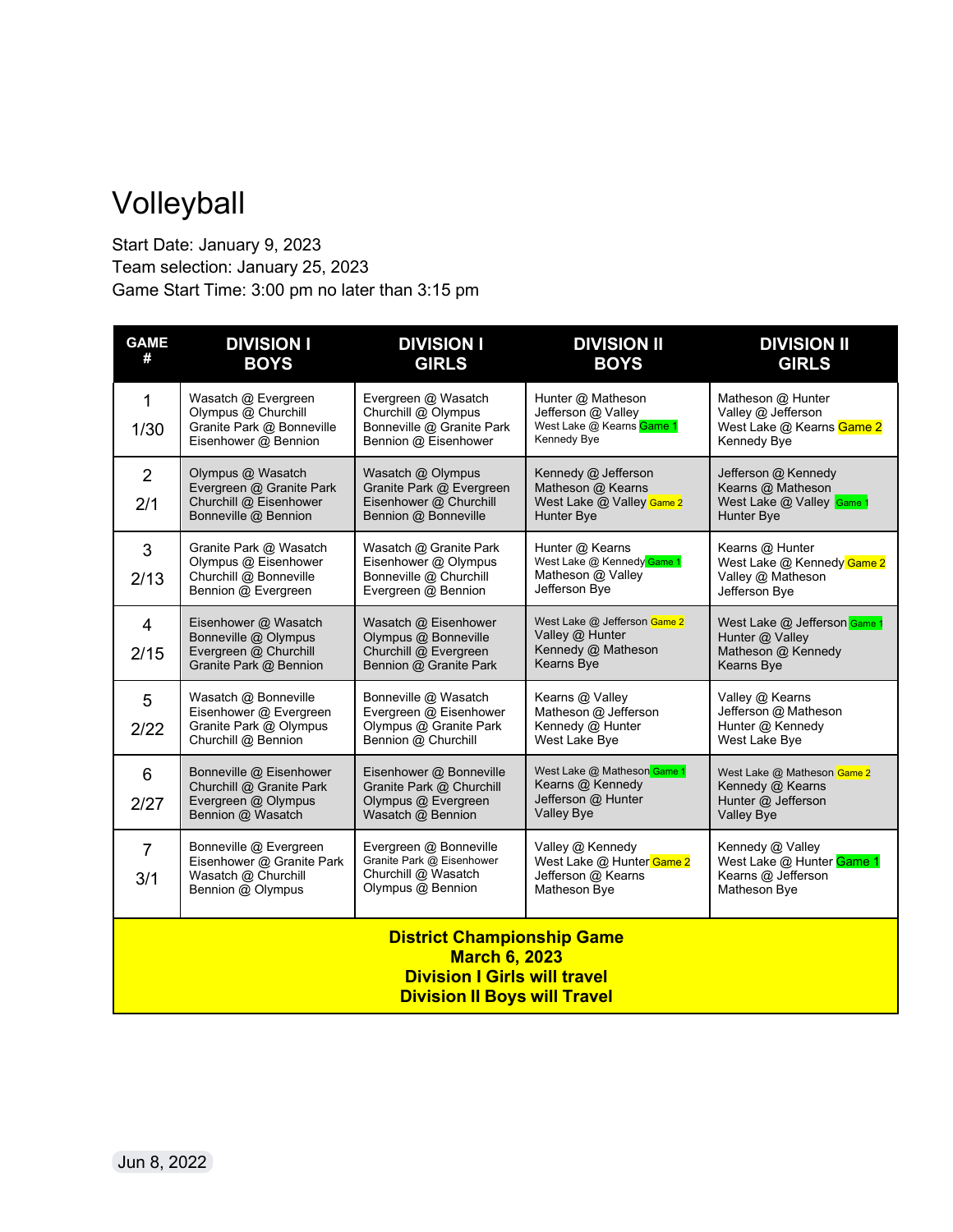## **Wrestling**

Start Date: February 21, 2023

| <b>Date</b>           |                               | <b>Location</b>            | Jr High Schools                                                                                   |
|-----------------------|-------------------------------|----------------------------|---------------------------------------------------------------------------------------------------|
| March 11, 2023        | Open Pool Tournamnet 1        | TBD                        | All                                                                                               |
| March 18, 2023        | Open Pool Tournamnet 2        | TBD                        | All                                                                                               |
| April 8, 2023         | <b>West Divisionals</b>       | Hunter High School         | Matheson, Hunter,<br>Valley, Jefferson,<br>Kearns, West Lake,<br>Kennedy                          |
| April 8, 2023         | <b>East Divisionals</b>       | TBD                        | Granite Park,<br>Bonneville, Olympus,<br>Wasatch, Evergreen,<br>Eisenhower, Bennion,<br>Churchill |
| <b>April 15, 2023</b> | <b>District Championships</b> | <b>Olympus High School</b> | <b>Qualify through the</b><br>divisional<br>tournament.                                           |